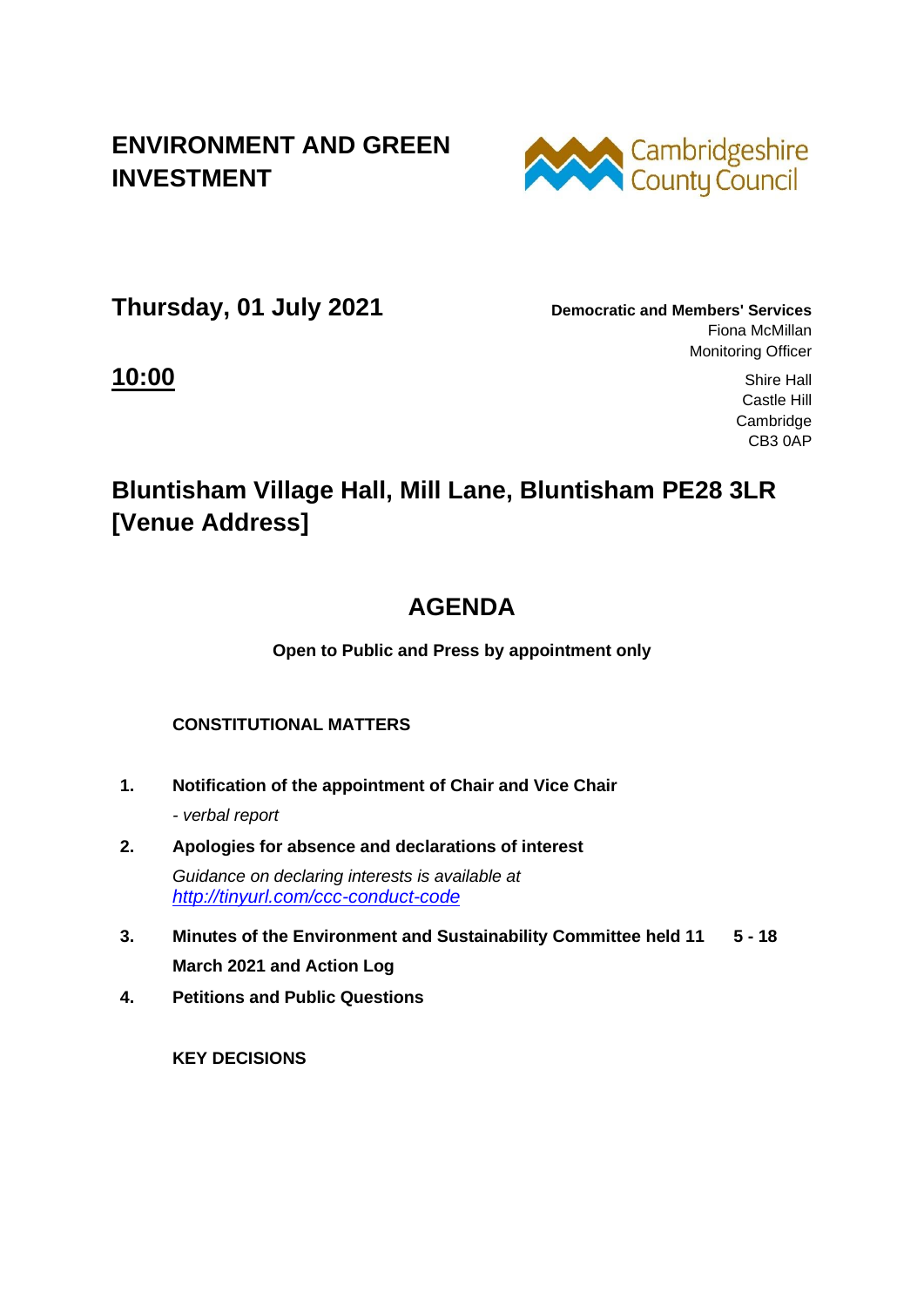| 5.  | <b>Cambridgeshire and Peterborough Minerals and Waste Local Plan</b><br>document (Version for Adoption)                   | 19 - 278    |
|-----|---------------------------------------------------------------------------------------------------------------------------|-------------|
| 6.  | <b>Investment Decision, St Ives Park and Ride Smart Energy Grid</b>                                                       | $279 - 300$ |
| 7.  | Low Carbon Lifecycle Heating Replacements at Maintained<br><b>Schools</b><br><b>OTHER DECISIONS</b>                       | $301 - 312$ |
| 8.  | <b>Climate Change and Environment Strategy and the Environment</b><br><b>Fund</b>                                         | $313 - 326$ |
| 9.  | <b>Finance Monitoring Report - May 2021</b>                                                                               | $327 - 372$ |
| 10. | <b>Appointments to Outside Bodies and Internal Advisory Groups</b><br>and Panels, and the Appointment of Member Champions | $373 - 388$ |
| 11. | Environment & Green Investment Committee Agenda Plan                                                                      | 389 - 392   |

The Environment and Green Investment comprises the following members:

*For more information about this meeting, including access arrangements and facilities for people with disabilities, please contact*

#### **COVID-19**

The legal provision for virtual meetings no longer exists and meetings of the Council therefore take place physically and are open to the public. Public access to meetings is managed in accordance with current COVID-19 regulations and therefore if you wish to attend a meeting of the Council, please contact the Committee Clerk who will be able to advise you further.

Councillor Lorna Dupre (Chair) Councillor Nick Gay (Vice-Chair) Councillor Anna Bradnam Councillor Steve Corney Councillor Piers Coutts Councillor Stephen Ferguson Councillor Ian Gardener Councillor Mark Goldsack Councillor John Gowing Councillor Ros Hathorn Councillor Jonas King Councillor Brian Milnes Councillor Catherine Rae Councillor Mandy Smith and Councillor Steve Tierney

Clerk Name: Dawn Cave